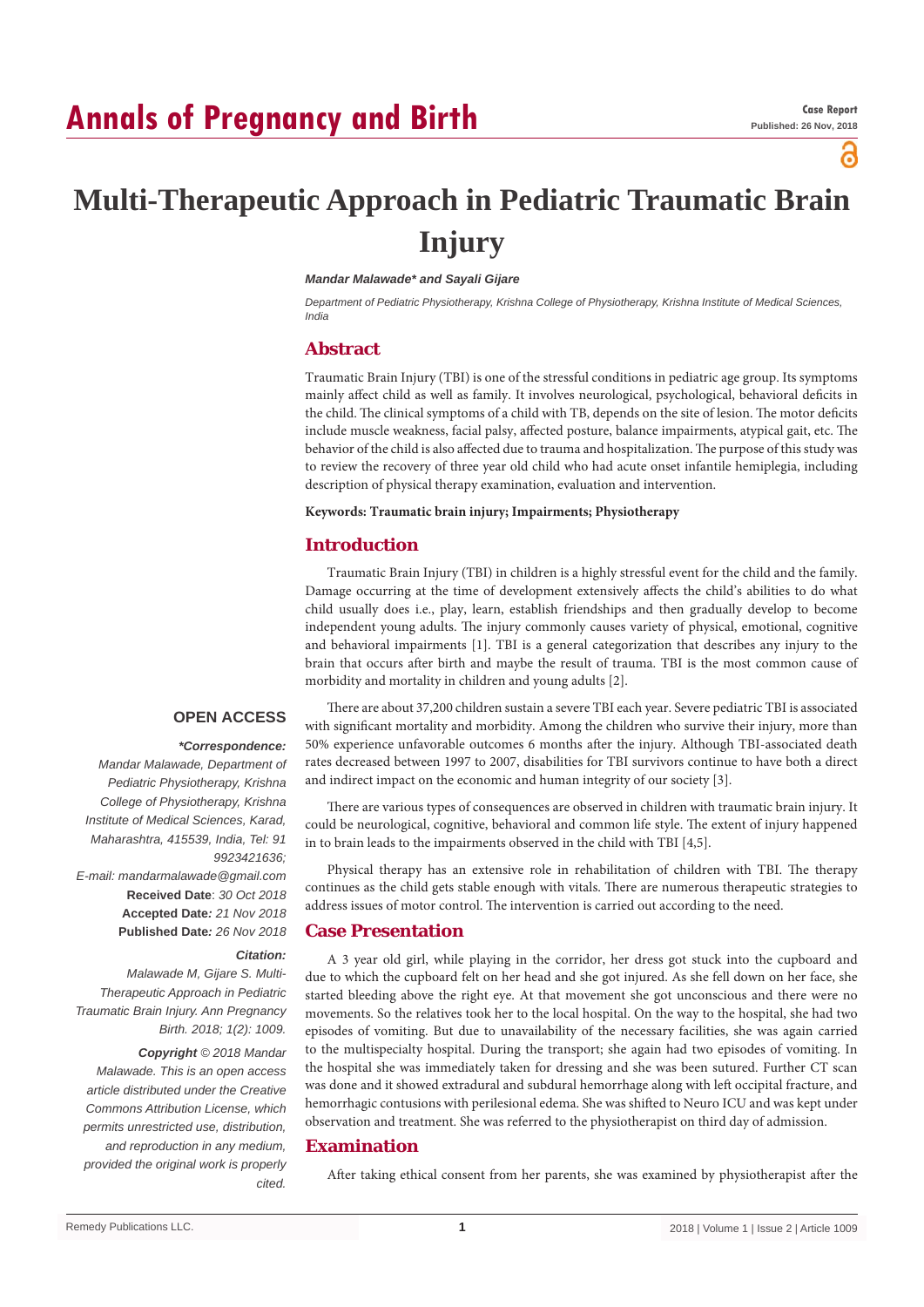reference to the physiotherapy department, while she was admitted in ICU. Following through review of the child's medical record physiotherapy management took place in the patient's room and was continued in the outpatient department when additional equipments were needed. Her parents were present at the time of examination. She was able to follow all directions and has good receptive language skills. She did not speak to the physical therapist during the initial examination but used to communicate by moving her head indicating yes or no. On the first day of assessment, her motor functions were as follows: She was able to move in side lying position or in prone lying. There was weakness in her left upper and lower limb due to which the movements were restricted. Her joint range of motion was full but it was painful in left upper and lower limb. There were no exaggerated reflexes. She was dependent on caretakers for performing the activities of daily living i.e., combing, bathing, and dressing. The facial nerve was affected for left side. Her mouth was deviated to right side. She had chewing difficulties and difficulty in talking. She could walk with two hands held by the caregiver. She had to be physically carried for outside home ambulation. On GMFCs she was on level 4 on first day of assessment.

At present, her gross motor functional level is improved to GMFCs level 2. She is able to transfer herself to and fro from furniture. She can come to stand with minimum support from floor as well as from sitting on chair position. She is able to maintain kneeling position for 30 counts. She walks with support at home and needs supervision for outside home environment. She demonstrates decreased control over speed of walking uses upper extremities in high guard position for balance and tends to fall if an obstacle comes in way. She demonstrates a broad base of support while functioning in activities where her center of mass is placed high i.e., standing and walking. Her anticipatory control is decreased. She is able to perform sagittal plane movements of flexion and extension very well but has difficulty for frontal and transverse plane movements, transverse more as compared to frontal plane. She is able to overcome inertia but tends to use momentum and movements are often sudden and jerky to initiate. Her movements are generally wide ranged and fast. She is unable to perform mid and end range movements with slow speed thus showing decreased eccentric control. That is why she often falls off while lowering herself from standing position and is unable to walk slowly. Ascending and descending is also carried out with minimal support.

She has just started using upper extremity for playing with toys which make noise or lights up after squeezing them etc. She has poor bilateral and bimanual hand function. She uses hands to eat herself for other activities of daily living. She needs little assistance for dressing and undressing.

Child can initiate motor unit activity throughout the body; can sustain it to some extent, more in upper extremities and trunk as compared to lower extremities. But she has difficulty terminating motor unit activity especially in trunk and lower extremities. She can recruit postural as well as movement motor units throughout the body but demonstrates increased use of movement motor units. She can perform concentric and isometric muscle work but has difficulty performing eccentric muscle work, more in lower extremities as compared to trunk and upper extremities. She shows decreased coactivation of agonists and antagonists especially at lower extremities hips.

Child has primary impairments of communication and social

skills as well as cognitive and behavioral abilities. She demonstrates reduced verbal communication skills. Her nonverbal communication is mainly through gestures. She tends to look at the object she wants or physically approaches the person if she wants something to be done by that person. Her arousal level is poor. She needed to be given stimulus to attend which ever activity to be asked for. Her eye contact has improved over a period of time but still shows decreased attention span.

# **Physiotherapy Management**

Child's physiotherapy program was play based and was performed in the familiar settings of home and the usual clinic setting. Activities in all sessions involved part and whole practice of functional activities using concentric and eccentric muscle action in both open and closed chain exercises. Antigravity extensors of the lower limb, particularly hip and knee extensors and ankle plantar flexors, were targeted in activities designed to work the muscles throughout their range, such as ascending or descending stairs. She practiced ascending and descending a single step with one leg leading (closed chain, concentric and eccentric muscle activity, of mid to inner range hip and knee extension and mid to outer range plantar flexion), followed by practice with the other leg. This activity was alternated with ascending and descending a single step leading with alternating legs and ascending and descending a set of steps leading with one leg or alternating legs. She also practiced ascending and descending steps backward and sideways and climbed up and down vertical climbing bars [6,7].

Muscle lengthening activities were practiced as part of the physiotherapy intervention. For example, child played in long sitting that was progressed by using long leg splints (applied with bandages) to assist with the maintenance of knee extension. It was further progressed by child reaching toward the toes to retrieve toys placed strategically at increasing distances along the legs. In this manner, muscle lengthening involved dynamic stretching with child activating muscles at a length suitable for the task.

Initially, child required support in standing but was then able to stand with feet flat on the floor. Child was then encouraged to let go of the support, at first momentarily, but with practice, for an increasing amount of time. Standing balance was encouraged by timing this activity (and by counting with the child). Walking up and down a single step was practiced as well as ascending and descending stairs (using a handrail for support) [6].

Being able to stand with feet flat on the floor allowed practice of the step and stairs. Initially child could not stand with feet flat on the floor (even with support), so was unwilling to attempt steps. She was encouraged to practice best walking with the walker by slowing down the walking speed and putting feet forward reciprocally with equal step lengths. Other specific activities included in the physiotherapy programmer are listed sit to stand from stools of varying height initially with which was progressed to without hand support Squat to stand First with and later without support standing balance Timed, with increasing complexity of fine motor activity while standing (e.g., stacking large blocks, completing puzzles, threading beads).

Standing and reaching (e.g., to pat a ball) Swing Using knee extension against resistance of adult's hands to activate swing. Halfkneeling Balancing activities such as reaching to pick up an object from the floor, ball catching, and throwing, ball patting [8,9].